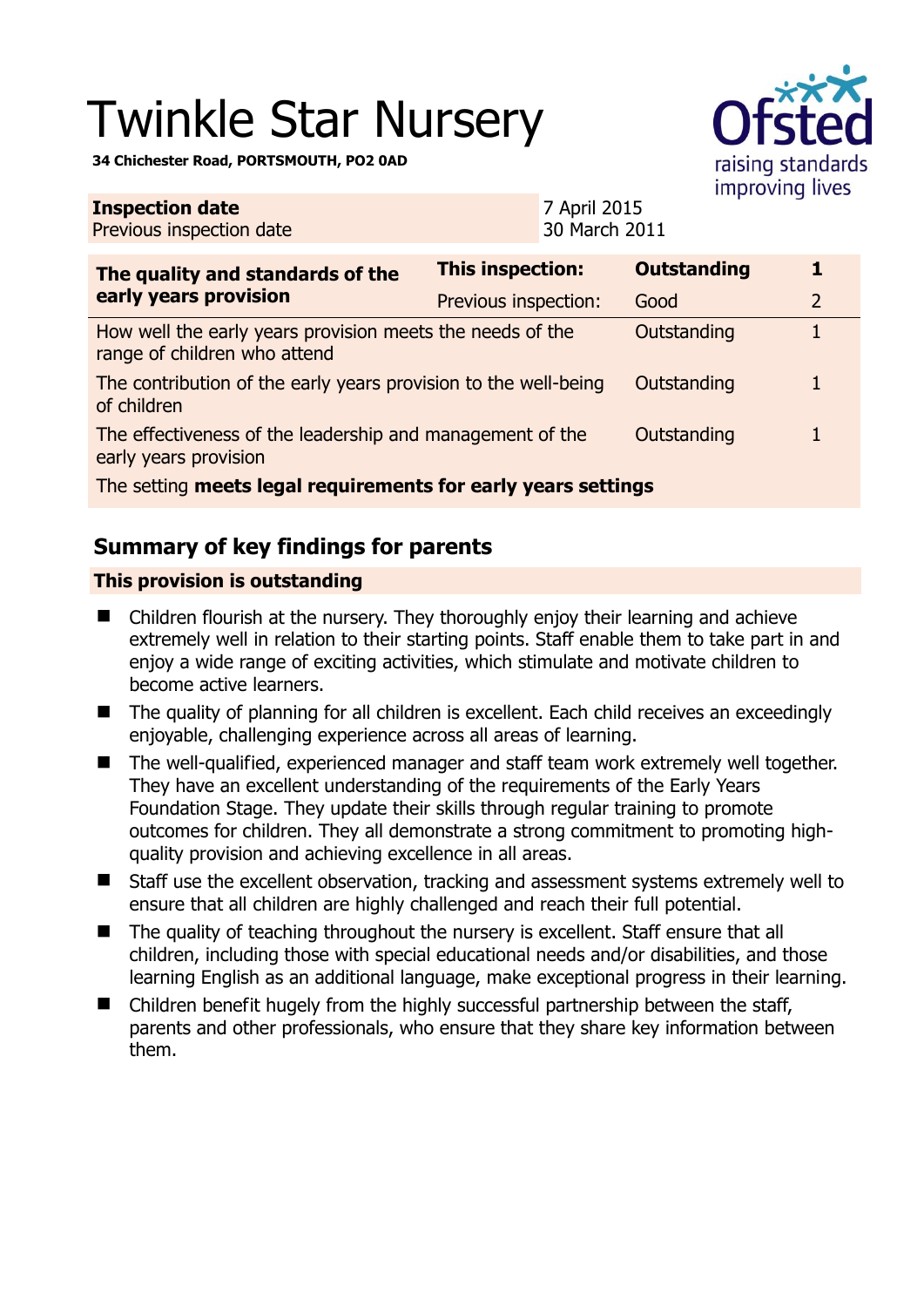## **What the setting needs to do to improve further**

#### **To further improve the quality of the early years provision the provider should:**

**P** provide further opportunities to involve parents in the life of the nursery and their children's learning to further enhance practice.

#### **Inspection activities**

- The inspector held a meeting with the manager and owner, and spoke to children and staff at appropriate times during the inspection.
- The inspector looked at children's assessment records and sampled other documentation, including safeguarding information.
- The inspector observed activities and the quality of teaching, in the indoor and the outdoor learning environments.
- The inspector completed a joint observation with the manager.
- The inspector took account of the views of parents spoken to during the inspection.

#### **Inspector**

Alison Large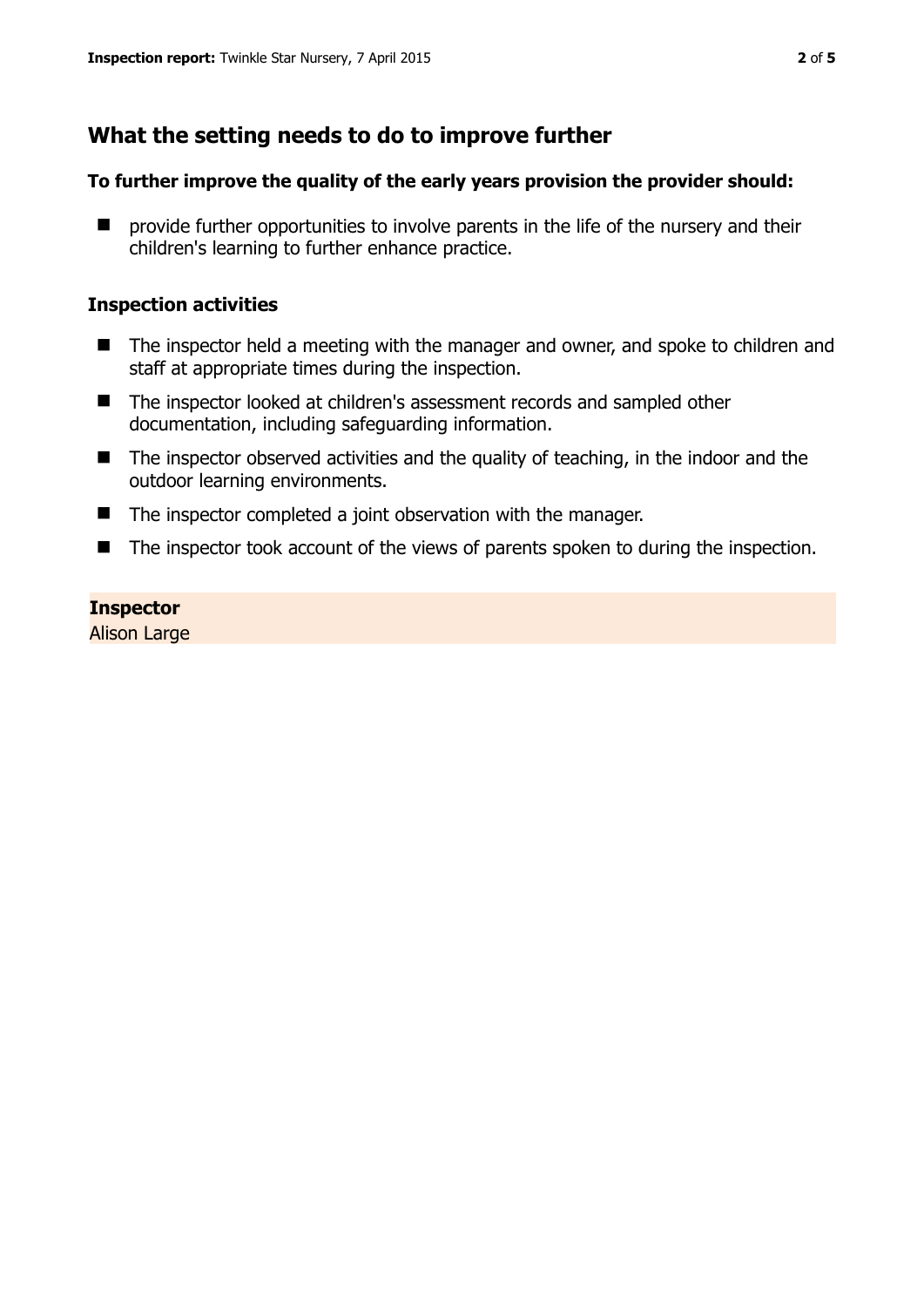## **Inspection findings**

#### **How well the early years provision meets the needs of the range of children who attend. This is outstanding**

Children blossom at the nursery under the care of the extremely knowledgeable and inspirational staff team. The younger children are supported exceptionally well by staff and become confident in their daily routines. Throughout the nursery, children make excellent progress in all areas of development; they are confident and keen to join in activities. Staff use excellent teaching methods as they ask skilful questions and sit at the children's level, maintaining eye contact. This excellent interaction exposes children to new language and develops their thinking and communication skills. Staff demonstrate an extremely secure knowledge and understanding of how children learn. As a result, children are very enthusiastic, develop a highly positive attitude to their learning, and learn to work alongside their peers extremely well.

#### **The contribution of the early years provision to the well-being of children is outstanding**

An excellent key-person system is in place; consequently, children develop very strong emotional bonds and trusting relationships with staff. Staff provide an excellent range of accessible resources, which promotes children's independence. All children benefit from lots of opportunities to learn and explore within the exciting outside environment. Children behave extremely well. They interact extremely well together throughout the nursery. Staff fully promote children's health and safety within the nursery. Children are secure and safe, feeling a sense of belonging. One of the nursery's strengths is how staff manage children's move between rooms within the nursery and their preparation for school. All staff are committed to ensuring that the changeover to the different age groups is as smooth as possible for each child. Staff prepare children extremely well for their progression to school.

#### **The effectiveness of the leadership and management of the early years provision is outstanding**

Extremely effective management structures ensure that communication with all levels of staff is excellent. Arrangements for safeguarding children are robust. Staff have an excellent understanding of safeguarding. The management team uses rigorous recruitment procedures, which results in suitably vetted individuals caring for children. A fantastic partnership between the nursery and parents promotes consistency for children. Parents commented on the wonderful care the staff provide, the excellent communication between the nursery and parents, and how well their children are prepared for the future. Management uses excellent systems to monitor and evaluate the nursery. For example, management has recognised the need to involve parents more in the life of the nursery; for them to gain a stronger knowledge of the different areas of learning to enable them to enhance further children's learning opportunities at home.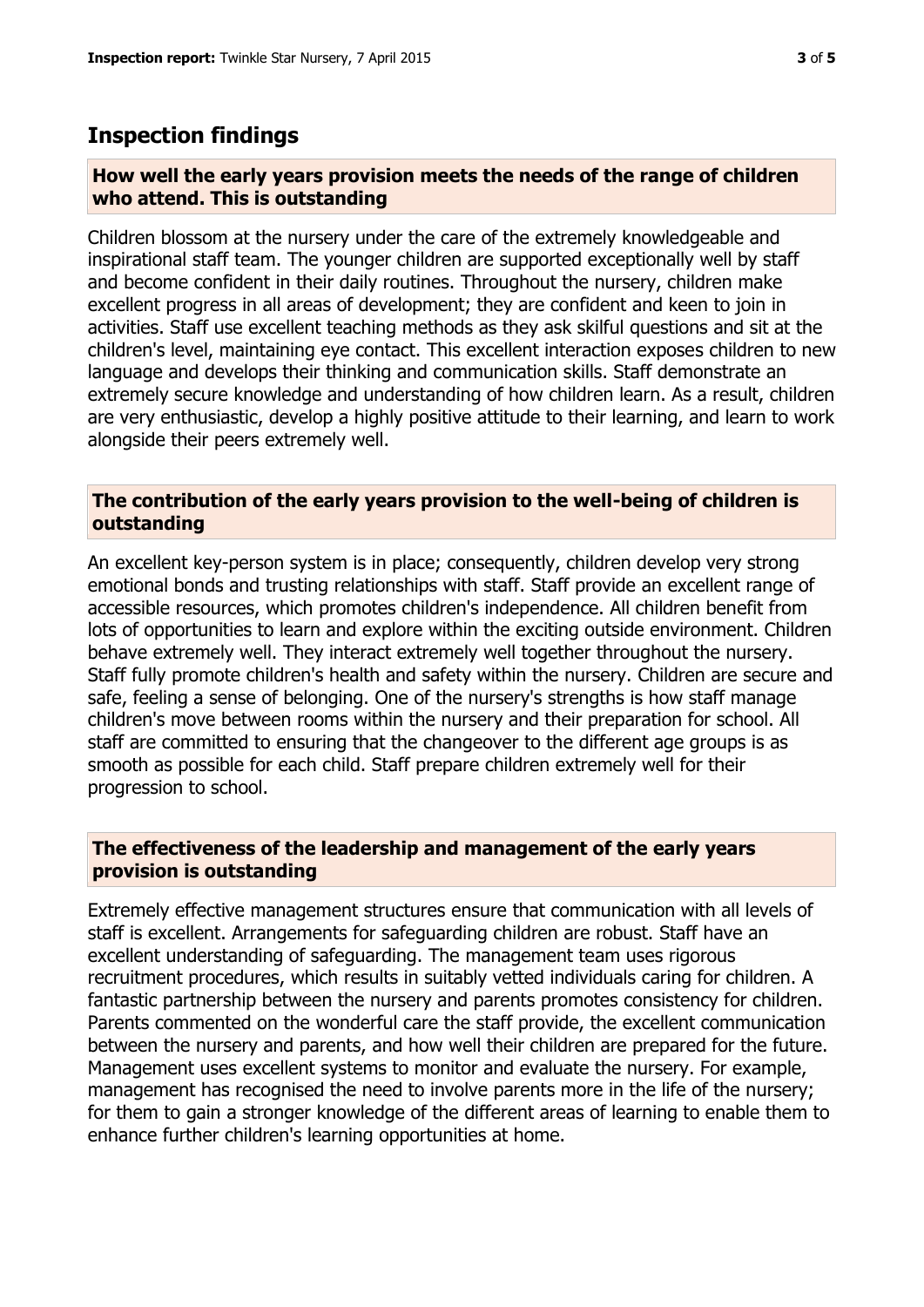## **Setting details**

| Unique reference number       | EY413517                        |
|-------------------------------|---------------------------------|
| <b>Local authority</b>        | Portsmouth                      |
| <b>Inspection number</b>      | 832089                          |
| <b>Type of provision</b>      | Full-time provision             |
| <b>Registration category</b>  | Childcare - Non-Domestic        |
| Age range of children         | $0 - 8$                         |
| <b>Total number of places</b> | 46                              |
| Number of children on roll    | 110                             |
| <b>Name of provider</b>       | <b>Twinkle Star Day Nursery</b> |
| Date of previous inspection   | 30 March 2011                   |
| <b>Telephone number</b>       | 02392420234                     |

Twinkle Star Day Nursery registered in 2009. It is one of two privately owned nurseries and operates from a detached house in the North End area of Portsmouth. The nursery is open each weekday from 7.30am to 6.00pm for 51 weeks of the year. The nursery receives funding for the provision of early education for two-, three- and four-year-old children. The nursery employs 14 members of staff to work with the children; 11 hold appropriate early years qualifications and three staff are working towards a qualification. The manager holds a foundation degree in early years at level 5.

This inspection was carried out by Ofsted under sections 49 and 50 of the Childcare Act 2006 on the quality and standards of provision that is registered on the Early Years Register. The registered person must ensure that this provision complies with the statutory framework for children's learning, development and care, known as the Early Years Foundation Stage.

Any complaints about the inspection or the report should be made following the procedures set out in the guidance 'Complaints procedure: raising concerns and making complaints about Ofsted', which is available from Ofsted's website: www.gov.uk/government/organisations/ofsted. If you would like Ofsted to send you a copy of the guidance, please telephone 0300 123 4234, or email enquiries@ofsted.gov.uk.